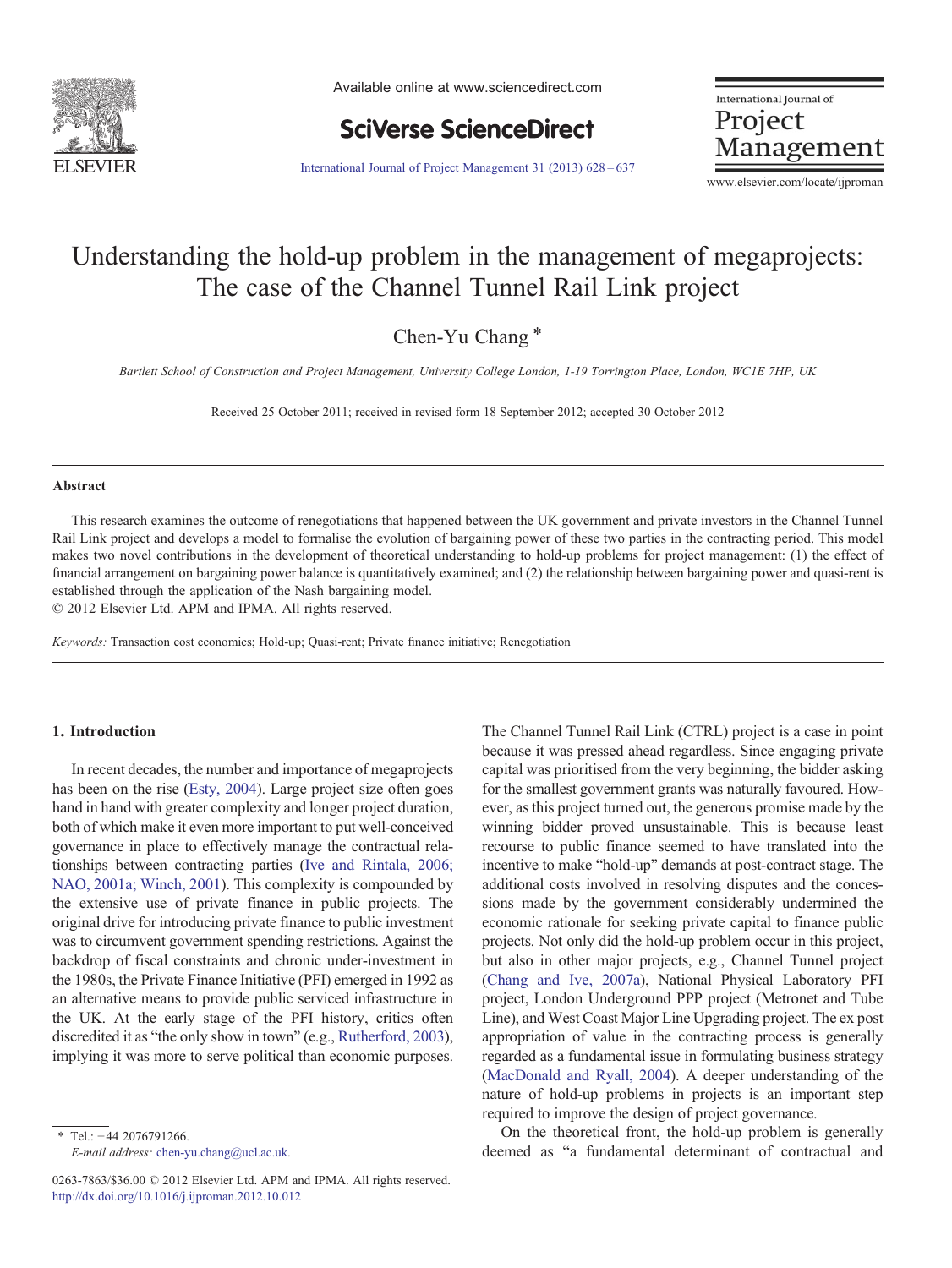organisational structure" in the analysis of economic organisation [\(Rogerson, 1992](#page--1-0)). It underpins the core of two influential theories of economic organisation: transaction cost economics (TCE) and the property right theory of the firm. The origin of hold-up threats stems from the fact that one party sometimes has more to lose than the other, where the transaction stalls half-way. As the contract is more of a "rule-in" than a "rule-out" device ([Hart and Moore, 2008\)](#page--1-0), it cannot govern all the contingencies that may occur during the contracting period. The party with greater stake to cover will become vulnerable in the negotiation for the liability of unexpected loss. In the development of our understanding of this problem, [Klein et al. \(1978\)](#page--1-0) is a milestone contribution. This paper introduced for the first time the economic concept of quasi-rent to explain the root cause why hold-up might occur. Opposed to economic rent, which is a return to lure traders into a transaction, quasi-rent is the minimum return required to keep traders in the transaction. When quasi-rent is positive, a trader may find it desirable to make concessions in renegotiations to secure the continuation of the transaction. It means the size of quasi-rent is a good indicator for one party's vulnerability. TCE posits that the presence of vulnerability would ramp up the other party's tendency to bargain for extra rent and increase the risk of plunging two parties into rough disputes, resulting in unnecessary transaction costs ([Williamson, 1985\)](#page--1-0). In response to this problem, traders will choose a governance structure that can resolve disputes more efficaciously. By way of appropriate allocation of decision rights and payoff rights between contracting parties, governance structures can engender differential competencies in resolving the division of gain/loss arising from condition changes [\(Baker et al., 2003](#page--1-0)). As a result, aligning governance structures with transaction attributes can better balance the relative bargaining position of traders and facilitate more equitable trading relationships [\(Ahmadjian and](#page--1-0) [Oxley, 2005; Bensaou and Anderson, 1999; Koss, 1999\)](#page--1-0). This is the reason why substantial research efforts have been devoted to improving our understanding of the "appropriability hazard" ([Klein, 2005; Lafontaine and Slade, 2007\)](#page--1-0) and crafting solutions for it ([Fares, 2006; Schmitz, 2001](#page--1-0)). Theoretically, the focus was placed on the application of bargaining models of one form or another, in designing ingenious renegotiation mechanisms for mitigating hold-up threats. Empirically, the issue concerned was the extent to which the observed choices of governance modes can be explained by theory. Despite these efforts, we still have limited knowledge about what has actually happened in the wake of hold-up-induced renegotiations. Without looking into this opaque box, some essential aspects of the problem may be lost in the modelling. The lack of study of this issue is not without reason. The information needed for such research is typically hard to come by due to commercial confidentiality. Fortunately, the review report of the Channel Tunnel Rail Link (CTRL) project conducted by the UK government auditor, the National Audit Office, and the evidence presented in the hearing held by the UK House of Commons, provides a valuable opportunity for researchers to uncover the contracting issues. The complexity

of these issues would have otherwise been neglected by the simplifications made in theoretical and econometric modelling. Through the examination of the renegotiation process between the UK government and the private investor in this project, this research is able to identify the key factors that have affected their bargaining power from the quasi-rent perspective. This research finds that, whereas the sunk investment is still a major source of lock-in effect, both capital structure and governance structure of the project company prove pivotal. These factors, currently ignored in the literature, should be addressed in the analysis of bargaining power allocation between contracting parties. What is more, once we have a reliable description of the evolution path of quasi-rent over the contracting period, we can then take proactive actions ex ante to manage the hold-up threat other than just through governance choice. An example is shown in [Chang](#page--1-0) [\(2011\)](#page--1-0), where the author argued that we can influence the quasi-rent ex-post bargaining process. Quasi-rent can also be considered as the limit of cost shocks that a contracting party can withstand. If we have a method to examine if financial protection measures are aligned with the perceived level of risk exposure, efficiency savings would be created. It is an area of research worth exploring in the future.

### 2. Literature review

The core issue this research is concerned with is the hold-up problem in the implementation of PFI projects. There are three strands of literature directly relevant to this research.

First, in recent years, we have seen a growing research interest in PFI. As the issues explored and the perspectives employed were very diverse, the focus of review here is restricted to economic analysis of contracting problems in PFI projects. Drawing on the incomplete contracting models originally developed in [Grossman and Hart \(1986\)](#page--1-0) and [Hart and Moore](#page--1-0) [\(1990\)](#page--1-0), and further expounded in [Hart \(1995\),](#page--1-0) [Hart et al. \(1997\)](#page--1-0) aimed to explore the role of private ownership in alleviating the underinvestment problem. It is claimed that a great benefit of private ownership is to enable private investors to fully reap the efficiency savings of their cost-cutting efforts, thereby giving them stronger incentives to undertake innovative activity to cut the whole life cost for the project. [Bennett and Iossa \(2006\)](#page--1-0) followed a similar line to study the desirability of granting the right to build and operate a project to a single firm. The authors suggested that bundling should be a more efficient strategy for cases where the quality of design and construction work can have a significant impact on operating costs. In these models, the return of efficiency-enhancing investments is to be split 50:50 between parties (i.e., the Nash bargaining solution) because the contract cannot fully govern some contingencies, owing to either indescribability or unforeseeability. However, this position is countered by the second strand of literature that endeavoured to develop solutions for hold-up problems.

[Maskin and Tirole \(1999\)](#page--1-0) led the charge, claiming that sophisticated mechanisms can resolve the ex post allocation of unexpected gain/loss. The reasoning runs as follows. In renegotiations, traders face two options: keep on trading with the current partner (inside option) or switch to the best alternative (outside option). The outside option will be favoured if it yields a higher return than the inside one (known as the Outside Option Principle [\(Muthoo, 1999\)](#page--1-0)). Provided the contract can be devised